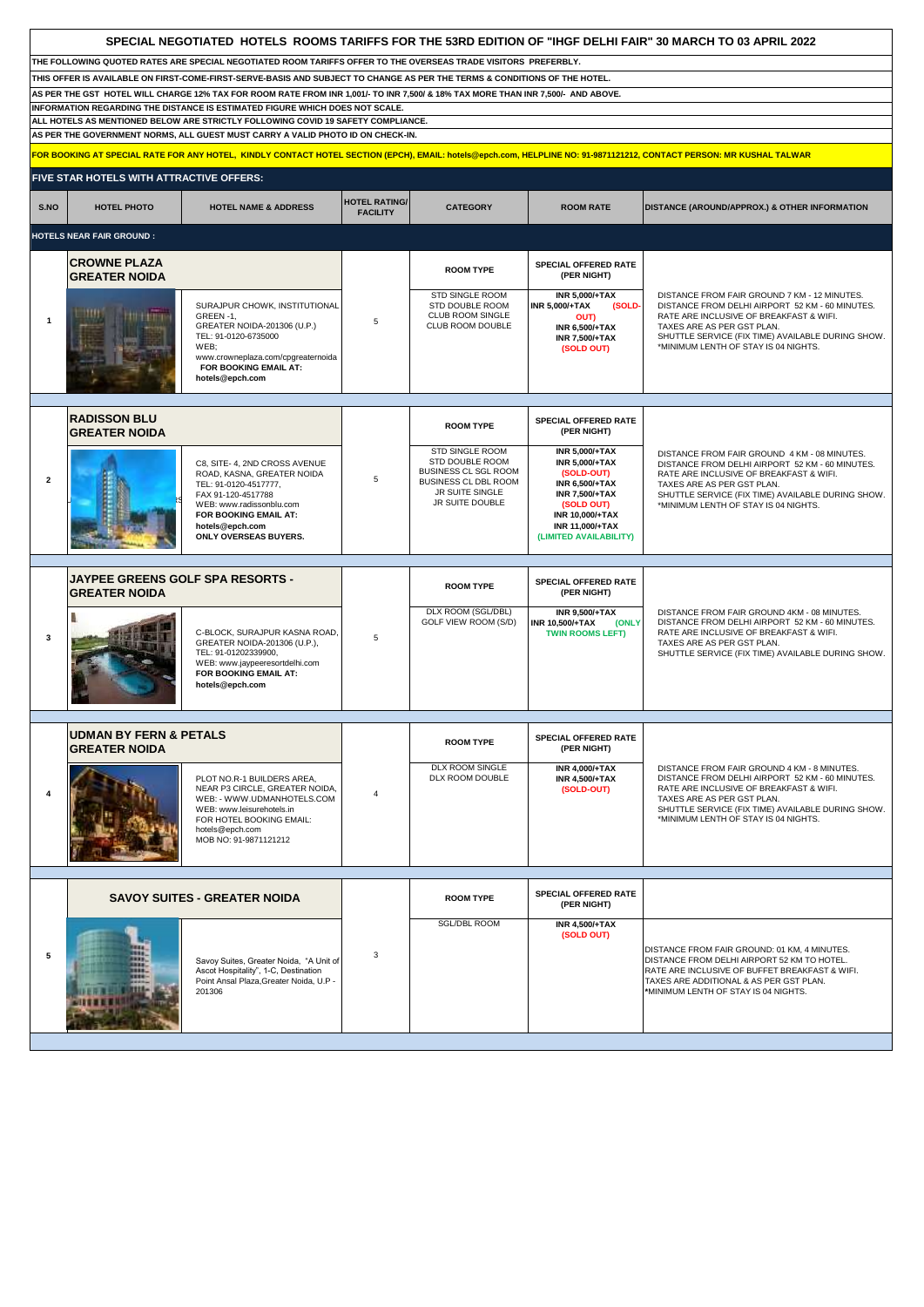|                |                                                                             | <b>JAY PEE SPORTS COMPLEX</b>                                                                                                                                                                                                         |                | <b>ROOM TYPE</b>                                | <b>SPECIAL OFFERED RATE</b><br>(PER NIGHT)                             |                                                                                                                                                                                                                                  |
|----------------|-----------------------------------------------------------------------------|---------------------------------------------------------------------------------------------------------------------------------------------------------------------------------------------------------------------------------------|----------------|-------------------------------------------------|------------------------------------------------------------------------|----------------------------------------------------------------------------------------------------------------------------------------------------------------------------------------------------------------------------------|
| 6              |                                                                             | A UNIT OF JAYPEE GREENS<br>C-BLOCK, SURAJPUR KASNA ROAD,<br>GREATER NOIDA-201306 (U.P.),<br>TEL: 91-01202339900,<br>WEB: www.jaypeeresortdelhi.com<br>FOR BOOKING EMAIL AT:<br>hotels@epch.com                                        | 3              | <b>DLX SINGLE</b><br>DLX DOUBLE                 | <b>INR 4,500/+TAX</b><br><b>INR 5,000/+TAX</b><br>(LIMITED ROOMS LEFT) | DISTANCE FROM FAIR GROUND: 04 KM, 4 MINUTES.<br>DISTANCE FROM DELHI AIRPORT 52 KM TO HOTEL.<br>RATE ARE INCLUSIVE OF BUFFET BREAKFAST & WIFI.<br>TAXES ARE ADDITIONAL & AS PER GST PLAN.<br>*MINIMUM LENTH OF STAY IS 04 NIGHTS. |
|                |                                                                             |                                                                                                                                                                                                                                       |                |                                                 |                                                                        |                                                                                                                                                                                                                                  |
|                |                                                                             | GINGER HOTEL (A UNIT OF IHCL)                                                                                                                                                                                                         |                | <b>ROOM TYPE</b>                                | <b>SPECIAL OFFERED RATE</b><br>(PER NIGHT)                             |                                                                                                                                                                                                                                  |
| $\overline{7}$ | <b>ETLUMI KONFERENSI</b><br><b>TOON</b><br><b>The Western Council Holds</b> | (NOW PART OF IHCL)<br>(EARLIER HIDEAWAY HOTEL)<br>C-40, KNOWLEDGE PARK -I,<br>(NEAR PARI CHOWK)<br>GREATER NOIDA, UP-20130<br>WEB:www.leisurehotels.com<br>FOR BOOKING EMAIL AT:<br>hotels@epch.com                                   |                | <b>DLX SINGLE</b><br>DLX DOUBLE                 | <b>INR 4,500/+TAX</b><br><b>INR 5,000/+TAX</b><br>(LIMITED ROOMS LEFT) | DISTANCE FROM FAIR GROUND: 01 KM, 4 MINUTES.<br>DISTANCE FROM DELHI AIRPORT 52 KM TO HOTEL.<br>RATE ARE INCLUSIVE OF BUFFET BREAKFAST & WIFI.<br>TAXES ARE ADDITIONAL & AS PER GST PLAN.<br>*MINIMUM LENTH OF STAY IS 04 NIGHTS. |
|                | <b>HOTEL CASPIA PRO</b><br><b>GREATER NOIDA</b>                             |                                                                                                                                                                                                                                       |                |                                                 | <b>SPECIAL OFFERED RATE</b><br>(PER NIGHT)                             |                                                                                                                                                                                                                                  |
| 8              |                                                                             | (OLD NAME FORMULE1 - GR NOIDA)<br>WEGMAN BUISNESS PARK,<br>PLOT NO 03, KNOWLEDGE PARK-III,<br>GREATER NOIDA-201308 (U.P.),<br>TEL NO TEL NO: 91-0120-6651711<br>WEB: www.caspiahotels.com<br>FOR BOOKING EMAIL AT:<br>hotels@epch.com | 3              | (OCCUPANCY)<br>STD ROOM (SGL)<br>STD ROOM (DBL) | <b>INR 2,750/+TAX</b><br><b>INR 3,150/+TAX</b><br>(SOLD-OUT)           | DISTANCE FROM FAIR GROUND: 05 KM, 4 MINUTES.<br>DISTANCE FROM DELHI AIRPORT 52 KM TO HOTEL.<br>RATE ARE INCLUSIVE OF BUFFET BREAKFAST & WIFI.<br>TAXES ARE ADDITIONAL & AS PER GST PLAN.<br>*MINIMUM LENTH OF STAY IS 04 NIGHTS. |
|                | <b>HOLIDAY INN</b>                                                          |                                                                                                                                                                                                                                       |                |                                                 | SPECIAL OFFERED RATE                                                   |                                                                                                                                                                                                                                  |
|                | <b>MAYUR VIHAR</b>                                                          |                                                                                                                                                                                                                                       |                | <b>SGL ROOM</b>                                 | (PER NIGHT)<br><b>INR 4,000/+TAX</b>                                   | DISTANCE FROM FAIR GROUND 22 KM - 30 MINUTES.                                                                                                                                                                                    |
| 9              |                                                                             | 13B, MAYUR VIHAR - DISTRICT<br>CENTRE, PH-I, DELHI-110091<br>TEL: 91-011-41105555<br>FAX: 91-11-41104455<br>WEB:<br>www.holidayinn.com/mayurvihar.com<br>FOR BOOKING EMAIL AT:<br>hotels@epch.com                                     | $\overline{4}$ | DBL ROOM                                        | <b>INR 4,500/+TAX</b><br>(LIMITED ROOMS LEFT)                          | DISTANCE FROM DELHI AIRPORT 35 KM - 40 MINUTES.<br>RATE ARE INCLUSIVE OF BREAKFAST & WIFI.<br>TAXES ARE AS PER GST PLAN.<br>SHUTTLE SERVICE (FIX TIME) AVAILABLE DURING SHOW.                                                    |
|                | <b>SANDAL SUITES BY LEMON TREE</b><br><b>NOIDA EXPRESSWAY</b>               |                                                                                                                                                                                                                                       |                | <b>ROOM TYPE</b>                                | SPECIAL OFFERED RATE<br>(PER NIGHT)                                    |                                                                                                                                                                                                                                  |
| 10             |                                                                             | ASSOTECH BUINESS CRESTERR<br>22, NOIDA, SEC-135, (NOIDA<br>EXPRESSWAY)-201301,<br>TEL: 91-120-6233333,<br>WEB: www.lemontreehotels.com<br>FOR BOOKING EMAIL AT<br>hotels@epch.com                                                     | $\overline{4}$ | STD SUITE (SGL)<br>STD SUITE (DBL)              | <b>INR 4,750/+TAX</b><br><b>INR 5,250/+TAX</b><br>(LIMITED ROOMS LEFT) | DISTANCE FROM FAIR GROUND 15 KM - 18 MINUTES.<br>DISTANCE FROM DELHI AIRPORT 35 KM - 40 MINUTES.<br>RATE ARE INCLUSIVE OF BREAKFAST & WIFI.<br>TAXES ARE AS PER GST PLAN.<br>SHUTTLE SERVICE (FIX TIME) AVAILABLE DURING SHOW.   |
|                | <b>CROWNE PLAZA-MAYUR VIHAR</b>                                             |                                                                                                                                                                                                                                       |                | <b>ROOM TYPE</b>                                | <b>SPECIAL OFFERED RATE</b><br>(PER NIGHT)                             |                                                                                                                                                                                                                                  |
| 11             |                                                                             | 13B. MAYUR VIHAR - DISTRICT<br>CENTRE, PH-I, DELHI-110091<br>TEL: 91-011-41102222<br>WEB: www.ihg.com/crowneplaza.com<br>FOR BOOKING EMAIL AT:<br>hotels@epch.com                                                                     | 5              | STD SINGLE ROOM<br>STD DOUBLE ROOM              | <b>INR 4.700/+TAX</b><br><b>INR 5.200/+TAX</b>                         | DISTANCE FROM FAIR GROUND 22 KM - 30 MINUTES.<br>DISTANCE FROM DELHI AIRPORT 35 KM - 40 MINUTES.<br>RATE ARE INCLUSIVE OF BREAKFAST & WIFI.<br>TAXES ARE AS PER GST PLAN.<br>SHUTTLE SERVICE (FIX TIME) AVAILABLE DURING SHOW.   |
|                | <b>IIDL SUITES (FRASER SUITES)</b>                                          |                                                                                                                                                                                                                                       |                | <b>ROOM TYPE</b>                                | SPECIAL OFFERED RATE                                                   |                                                                                                                                                                                                                                  |
| 12             | <b>MAYUR VIHAR</b>                                                          | PLOT NO 4A, DISTRICT CENTRE,<br>MAYUR VIHAR, PHASE -I,<br>DELHI-110091<br>WEB:www.iidlhospitality.com<br>FOR BOOKING EMAIL AT:<br>hotels@epch.com                                                                                     | $\overline{4}$ | STUDIO ROOM (SGL)<br>STUDIO ROOM (SGL)          | (PER NIGHT)<br><b>INR 4,000/+TAX</b><br><b>INR 4,000/+TAX</b>          | DISTANCE FROM FAIR GROUND 22 KM - 30 MINUTES.<br>DISTANCE FROM DELHI AIRPORT 35 KM - 40 MINUTES.<br>RATE ARE INCLUSIVE OF BREAKFAST & WIFI.<br>TAXES ARE AS PER GST PLAN.<br>SHUTTLE SERVICE (FIX TIME) AVAILABLE DURING SHOW.   |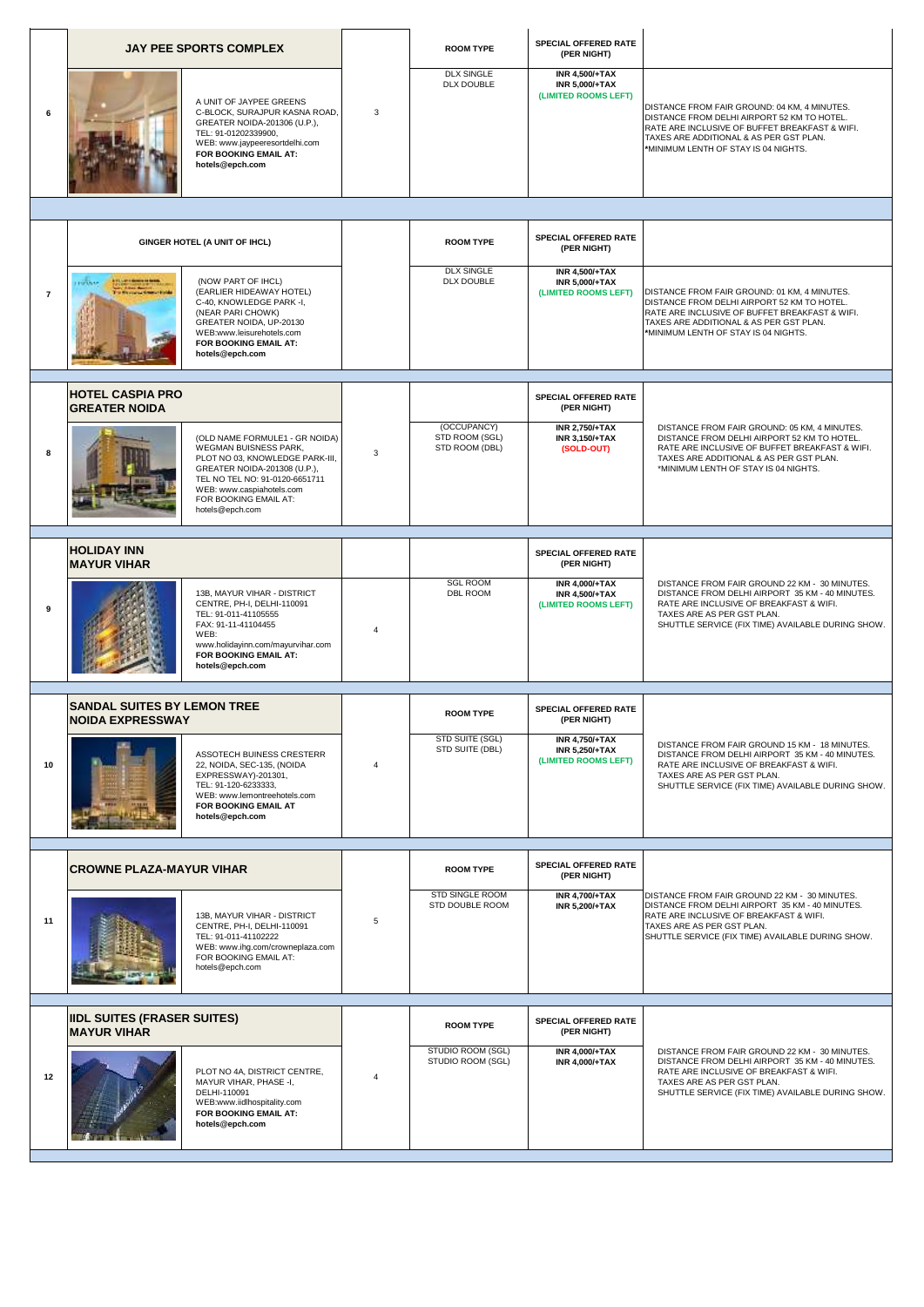|    | <b>RADISSON BLU MBD</b><br><b>NOIDA</b>   |                                                                                                                                                                                       |                | <b>ROOM TYPE</b>                                                     | <b>SPECIAL OFFERED RATE</b><br>(PER NIGHT)                                                       |                                                                                                                                                                                                                                                                     |
|----|-------------------------------------------|---------------------------------------------------------------------------------------------------------------------------------------------------------------------------------------|----------------|----------------------------------------------------------------------|--------------------------------------------------------------------------------------------------|---------------------------------------------------------------------------------------------------------------------------------------------------------------------------------------------------------------------------------------------------------------------|
| 13 |                                           | L-2, SECTOR18, NOIDA<br>U.P. 201301<br>TEL: 91 120 4300000<br>WEB:www.radissonblu.com/hotel-noida<br>FOR BOOKING EMAIL AT:<br>hotels@epch.com                                         | 5              | <b>SGL ROOM</b><br><b>DBL ROOM</b>                                   | <b>NOT AVAILABLE</b>                                                                             | DISTANCE FROM FAIR GROUND 22 KM - 30 MINUTES.<br>DISTANCE FROM DELHI AIRPORT 35 KM - 40 MINUTES.<br>RATE ARE INCLUSIVE OF BREAKFAST & WIFI.<br>TAXES ARE AS PER GST PLAN.<br>SHUTTLE SERVICE (FIX TIME) AVAILABLE DURING SHOW.                                      |
|    |                                           | FIVE STAR HOTELS AT EAST DELHI (DISTANCE NEARLY 40 MINUTES+)                                                                                                                          |                |                                                                      |                                                                                                  |                                                                                                                                                                                                                                                                     |
|    | <b>DELHI-110032</b>                       | THE LEELA AMBIENCE CONVENTION HOTEL                                                                                                                                                   |                | <b>ROOM TYPE</b>                                                     | <b>SPECIAL OFFERED RATE</b><br>(PER NIGHT)                                                       |                                                                                                                                                                                                                                                                     |
| 14 |                                           | 1, CBD, MAHARAJA SURAJMAL<br>ROAD, NEAR YAMUNA SPORTS<br>COMPLEX, DELHI-110032<br>WEB:: www.theleela.com<br>FOR BOOKING EMAIL AT:<br>hotels@epch.com                                  | 5              | <b>SGL ROOM</b><br>DBL ROOM                                          | <b>INR 4,500/+TAX</b><br><b>INR 5,000/+TAX</b>                                                   | DISTANCE FROM FAIR GROUND 36 KM - 50 MINUTES.<br>DISTANCE FROM DELHI AIRPORT 40 KM-50 MINUTES.<br>RATE ARE INCLUSIVE OF BREAKFAST & WIFI.<br>TAXES ARE AS PER GST PLAN.<br>ADDITIONAL 15% DISCOUNTS ON FOODS.<br>SHUTTLE SERVICE (FIX TIME) AVAILABLE DURING SHOW.  |
|    | <b>RADISSON BLU</b><br><b>KAUSHAMBI</b>   |                                                                                                                                                                                       |                | <b>ROOM TYPE</b>                                                     | SPECIAL OFFERED RATE<br>(PER NIGHT)                                                              |                                                                                                                                                                                                                                                                     |
| 15 |                                           | H-3, SECTOR-14, KAUSHAMBI,<br>GHAZIABAD- (U.P.) -201010<br>TEL: +91-120-473-6200<br>WEB: www.radissonblu.com/en/hotel-<br>kaushambi.com<br>FOR BOOKING EMAIL AT:<br>hotels@epch.com   | 5              | <b>SGL ROOM</b><br><b>DBL ROOM</b>                                   | <b>INR 5.500/+TAX</b><br><b>INR 6,000/+TAX</b>                                                   | DISTANCE FROM FAIR GROUND 36 KM - 50 MINUTES.<br>DISTANCE FROM DELHI AIRPORT 40 KM-50 MINUTES.<br>RATE ARE INCLUSIVE OF BREAKFAST & WIFI.<br>TAXES ARE AS PER GST PLAN.<br>ADDITIONAL 15% DISCOUNTS ON FOODS.<br>SHUTTLE SERVICE (FIX TIME) AVAILABLE DURING SHOW.  |
|    |                                           | HOTELS AT DELHI CITY CENTRE: ( DISTANCE AROUND 35 MINUTES+ TO FAIR GROUND):                                                                                                           |                |                                                                      |                                                                                                  |                                                                                                                                                                                                                                                                     |
|    | THE ROYAL PLAZA HOTEL<br><b>NEW DELHI</b> |                                                                                                                                                                                       |                | <b>ROOM TYPE</b>                                                     | SPECIAL OFFERED RATE<br>(PER NIGHT)                                                              |                                                                                                                                                                                                                                                                     |
| 16 |                                           | 19, ASHOKA ROAD,<br>NEW DELHI-110001,<br>TEL 91-011-43555555,<br>WEB: www.hoteltheroyalplaza.com<br>FOR BOOKING EMAIL AT:<br>hotels@epch.com                                          | $\overline{4}$ | STD ROOM (SGL)<br>STD ROOM (DBL)<br>DLX ROOM (SGL)<br>DLX ROOM (DBL) | <b>INR 4,500/+TAX</b><br><b>INR 5,000/+TAX</b><br><b>INR 6,000/+TAX</b><br><b>INR 6,500/+TAX</b> | DISTANCE FROM FAIR GROUND 27 KM - 40 MINUTES.<br>DISTANCE FROM DELHI AIRPORT 15 KM- 25 MINUTES.<br>RATE ARE INCLUSIVE OF BREAKFAST & WIFI.<br>TAXES ARE AS PER GST PLAN.<br>ADDITIONAL 15% DISCOUNTS ON FOODS.<br>SHUTTLE SERVICE (FIX TIMEAVAILABLE DURING SHOW.   |
|    | THE SURYA HOTEL                           |                                                                                                                                                                                       |                |                                                                      | <b>SPECIAL OFFERED RATE</b>                                                                      |                                                                                                                                                                                                                                                                     |
| 17 | <b>NEW DELHI</b>                          | NEW FRIENDS COLONY,<br>NEW DELHI-110025,<br>TEL: 91-011-26835070<br>WEB: www.thesuryaanewdelhi.com<br>FOR BOOKING EMAIL AT:<br>hotels@epch.com                                        | 5              | <b>ROOM TYPE</b><br><b>SGL DELUXE</b><br>DBL DELUXE                  | (PER NIGHT)<br><b>INR 3,500/+TAX</b><br><b>INR 4,000/+TAX</b>                                    | DISTANCE FROM FAIR GROUND 27 KM - 40 MINUTES.<br>DISTANCE FROM DELHI AIRPORT 15 KM- 25 MINUTES.<br>RATE ARE INCLUSIVE OF BREAKFAST & WIFI.<br>TAXES ARE AS PER GST PLAN.<br>ADDITIONAL 15% DISCOUNTS ON FOODS.<br>SHUTTLE SERVICE (FIX TIME) AVAILABLE DURING SHOW. |
|    | <b>EROS HOTEL</b>                         |                                                                                                                                                                                       |                |                                                                      | SPECIAL OFFERED RATE                                                                             |                                                                                                                                                                                                                                                                     |
| 18 | <b>NEHRU PLACE</b>                        | S-2, AMERICAN PLAZA,<br>INTERNATIONAL TRADE TOWER.<br>NEHRU PLACE, NEW DELHI-110019,<br>WEB: www.eroshotels.co.in<br>TEL: 91-011-41223344<br>FOR BOOKING EMAIL AT:<br>hotels@epch.com | 5              | <b>ROOM TYPE</b><br>DLX ROOM (SGL/DBL)                               | (PER NIGHT)<br><b>INR 4,200/+TAX</b>                                                             | DISTANCE FROM FAIR GROUND 27 KM - 40 MINUTES.<br>DISTANCE FROM DELHI AIRPORT 15 KM- 25 MINUTES.<br>RATE ARE INCLUSIVE OF BREAKFAST & WIFI.<br>TAXES ARE AS PER GST PLAN.<br>ADDITIONAL 15% DISCOUNTS ON FOODS.<br>SHUTTLE SERVICE (FIX TIME) AVAILABLE DURING SHOW. |
|    | <b>SVELTE HOTEL &amp; PERSONAL SUITES</b> |                                                                                                                                                                                       |                |                                                                      | SPECIAL OFFERED RATE                                                                             |                                                                                                                                                                                                                                                                     |
| 19 | <b>SAKET</b>                              | A-3, DISTRICT CENTRE, SELECT<br>CITYWALK, SAKET,<br>NEW DELHI-110017<br>TEL: +91-11-4051200<br>WEB: http://www.svelte.in/gallery/<br>FOR BOOKING EMAIL AT:<br>hotels@epch.com         | 4              | <b>ROOM TYPE</b><br><b>SGL/DBL ROOM</b>                              | (PER NIGHT)<br><b>AWAITED</b>                                                                    | DISTANCE FROM FAIR GROUND 27 KM - 40 MINUTES.<br>DISTANCE FROM DELHI AIRPORT 15 KM- 25 MINUTES.<br>RATE ARE INCLUSIVE OF BREAKFAST & WIFI.<br>TAXES ARE AS PER GST PLAN.<br>ADDITIONAL 15% DISCOUNTS ON FOODS.<br>SHUTTLE SERVICE AVAILABLE FROM THE HOTEL.         |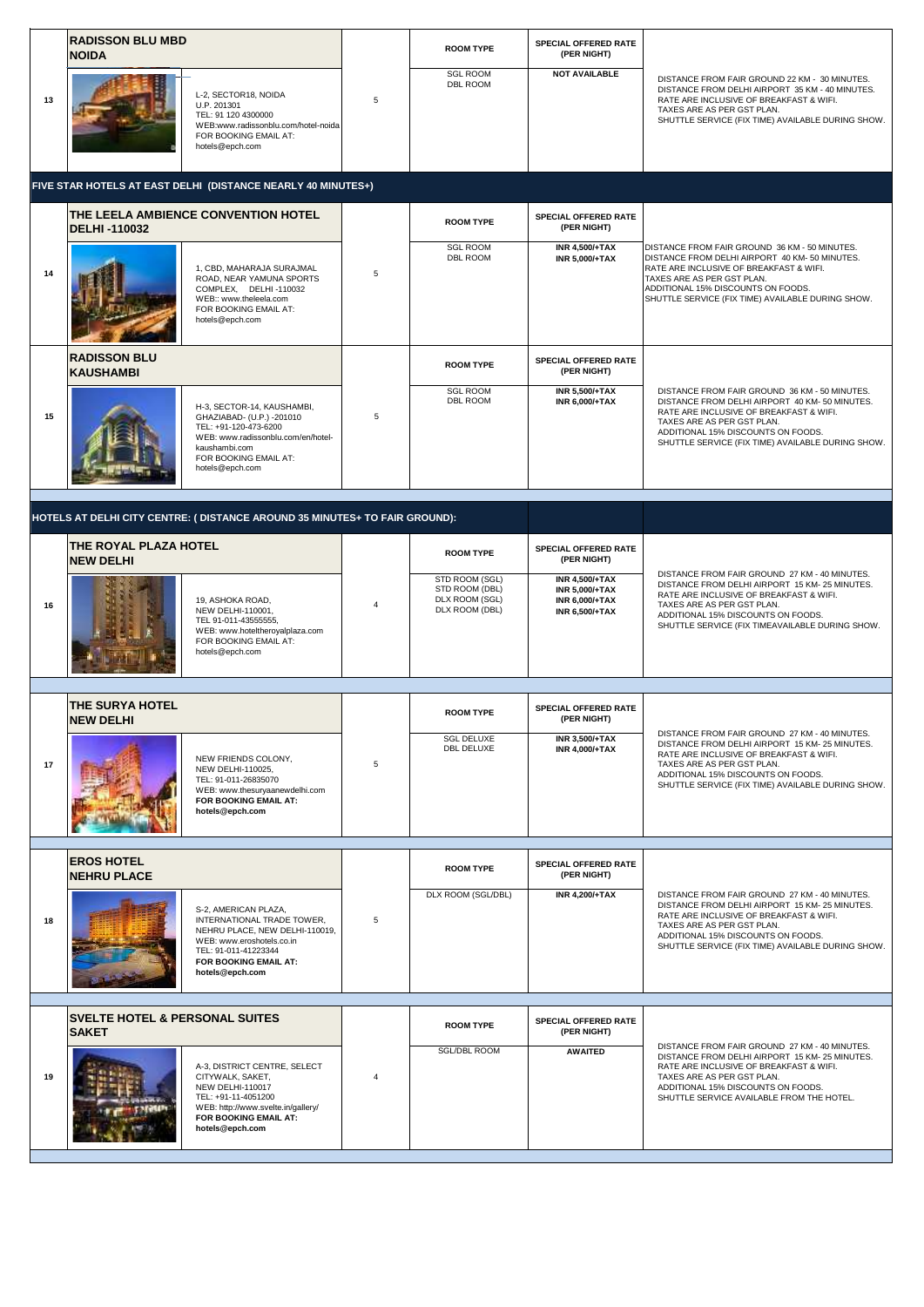|    | <b>CROWNE PLAZA</b><br><b>OKHLA</b>          |                                                                                                                                                                     |   | <b>ROOM TYPE</b>                                                                                                                  | SPECIAL OFFERED RATE<br>(PER NIGHT)                                                                                                        | DISTANCE FROM FAIR GROUND 27 KM - 40 MINUTES.                                                                                                                                                                                                                       |
|----|----------------------------------------------|---------------------------------------------------------------------------------------------------------------------------------------------------------------------|---|-----------------------------------------------------------------------------------------------------------------------------------|--------------------------------------------------------------------------------------------------------------------------------------------|---------------------------------------------------------------------------------------------------------------------------------------------------------------------------------------------------------------------------------------------------------------------|
| 20 |                                              | PLOT NO 01, COMMUNITY CENT<br>OKHLA, PHASE- I,<br>NEW DELHI-110020,<br>wEB: www.crowneplaza.com<br>TEL: 91-011-46462000<br>FOR BOOKING EMAIL AT:<br>hotels@epch.com | 5 | SINGLE ROOM<br>DOUBLE ROOM                                                                                                        | <b>INR 5,750/+TAX</b><br><b>INR 6,250/+TAX</b>                                                                                             | DISTANCE FROM DELHI AIRPORT 15 KM- 25 MINUTES.<br>RATE ARE INCLUSIVE OF BREAKFAST & WIFI.<br>TAXES ARE AS PER GST PLAN.<br>ADDITIONAL 15% DISCOUNTS ON FOODS.<br>SHUTTLE SERVICE (FIX TIME) AVAILABLE DURING SHOIW                                                  |
|    | <b>LE-MERIDIEN HOTEL</b><br><b>NEW DELHI</b> |                                                                                                                                                                     |   | <b>ROOM TYPE</b>                                                                                                                  | SPECIAL OFFERED RATE<br>(PER NIGHT)                                                                                                        |                                                                                                                                                                                                                                                                     |
| 21 | SN3D<br>12.21<br><b>BLACK IN</b>             | WINDSOR PLACE, JANPATH,<br>NEW DELHI-110001,<br>TEL: 91-011-23710101,<br>WEB: www.lemeridien.com<br>FOR BOOKING EMAIL AT:<br>hotels@epch.com                        | 5 | <b>SGL/DBL ROOM</b>                                                                                                               | <b>INR 7,000/+TAX</b>                                                                                                                      | DISTANCE FROM FAIR GROUND 27 KM - 40 MINUTES.<br>DISTANCE FROM DELHI AIRPORT 15 KM- 25 MINUTES.<br>RATE ARE INCLUSIVE OF BREAKFAST & WIFI.<br>TAXES ARE AS PER GST PLAN.<br>ADDITIONAL 15% DISCOUNTS ON FOODS.<br>SHUTTLE SERVICE (FIX TIME) AVAILABLE DURING SHOW. |
|    | <b>THE CLARIDGES</b><br><b>NEW DELHI</b>     |                                                                                                                                                                     |   | <b>ROOM TYPE</b>                                                                                                                  | SPECIAL OFFERED RATE<br>(PER NIGHT)                                                                                                        |                                                                                                                                                                                                                                                                     |
| 22 |                                              | 12 DR APJ ABDUL KALAM ROAD.<br>NEW DELHI-110011<br>TEL: +91 11 3955 5102<br>WEB: www.claridges.com<br>FOR BOOKING EMAIL AT:<br>hotels@epch.com                      | 5 | <b>HERITAGE ROOM</b><br>CABANA ROOM<br>POOL VIEW ROOM                                                                             | <b>INR 6,500/+TAX</b><br><b>INR 7,500/+TAX</b><br><b>INR 9,000/+TAX</b>                                                                    | DISTANCE FROM FAIR GROUND 27 KM - 40 MINUTES.<br>DISTANCE FROM DELHI AIRPORT 15 KM- 25 MINUTES.<br>RATE ARE INCLUSIVE OF BREAKFAST & WIFI.<br>TAXES ARE AS PER GST PLAN.<br>ADDITIONAL 15% DISCOUNTS ON FOODS.<br>SHUTTLE SERVICE (FIX TIME) AVAILABLE DURING SHOW. |
|    | THE LALIT HOTEL                              |                                                                                                                                                                     |   |                                                                                                                                   | SPECIAL OFFERED RATE                                                                                                                       |                                                                                                                                                                                                                                                                     |
| 23 | <b>NEW DELHI</b>                             | BARAKHAMBA AVENUE,<br>CONNAUGHT PLACE,<br>NEW DELHI -110001,<br>TEL: 91-011-4444777,<br>WEB: www.thelalit.com<br>FOR BOOKING EMAIL AT:<br>hotels@epch.com           | 5 | <b>ROOM TYPE</b><br><b>SGL ROOM</b><br><b>DBL ROOM</b>                                                                            | (PER NIGHT)<br><b>INR 5,750/+TAX</b><br><b>INR 6,250/+TAX</b>                                                                              | DISTANCE FROM FAIR GROUND 27 KM - 40 MINUTES.<br>DISTANCE FROM DELHI AIRPORT 15 KM- 25 MINUTES.<br>RATE ARE INCLUSIVE OF BREAKFAST & WIFI.<br>TAXES ARE AS PER GST PLAN.<br>ADDITIONAL 15% DISCOUNTS ON FOODS.<br>SHUTTLE SERVICE (FIX TIME) AVAILABLE DURING SHOW. |
|    | <b>SHANGRI-LA HOTEL</b>                      |                                                                                                                                                                     |   |                                                                                                                                   | SPECIAL OFFERED RATE                                                                                                                       |                                                                                                                                                                                                                                                                     |
|    | <b>NEW DELHI</b>                             | 19, ASHOKA ROAD,<br>NEW DELHI-110001.<br>TEL: 91-01141191919.<br>WEB: www.shangri-la.com<br>FOR BOOKING EMAIL AT:<br>hotels@epch.com                                |   | <b>ROOM TYPE</b><br><b>DLX SINGLE</b><br>DLX DOBLE<br>PREMIUM SINGLE<br>PREMIUM DOUBLE<br>HORIZON SINGLE<br>HORIZON DOUBLE        | (PER NIGHT)<br><b>INR 9,000/+TAX</b><br><b>INR 10.000/+TAX</b><br>INR 10,000/+TAX<br>INR 11,000/+TAX<br>INR 13,000/+TAX<br>INR 14,000/+TAX | DISTANCE FROM FAIR GROUND 27 KM - 40 MINUTES.<br>DISTANCE FROM DELHI AIRPORT 15 KM- 25 MINUTES.<br>RATE ARE INCLUSIVE OF BREAKFAST & WIFI.<br>TAXES ARE AS PER GST PLAN.<br>ADDITIONAL 15% DISCOUNTS ON FOODS.<br>SHUTTLE SERVICE (FIX TIME) AVAILABLE DURING SHOW. |
|    | THE IMPERIAL HOTEL                           |                                                                                                                                                                     |   |                                                                                                                                   | <b>SPECIAL OFFERED RATE</b>                                                                                                                |                                                                                                                                                                                                                                                                     |
| 25 | <b>NEW DELHI</b>                             | 1 - JANPATH,<br><b>NEW DELHI-110001</b><br>TEL: 91-011-23342255,<br>WEB: www.theimperialindia.com<br>FOR BOOKING EMAIL AT:<br>hotels@epch.com                       | 5 | <b>ROOM TYPE</b><br><b>IMPERIAL ROOM (SGL)</b><br><b>IMPERIAL ROOM (DBL)</b><br><b>HERITAGE ROOM (SGL)</b><br>HERITAGE ROOM (DBL) | (PER NIGHT)<br>INR 16,000/+TAX<br><b>INR 18.000/+TAX</b><br><b>INR 18.000/+TAX</b><br>INR 20,000/+TAX                                      | DISTANCE FROM FAIR GROUND 27 KM - 40 MINUTES.<br>DISTANCE FROM DELHI AIRPORT 15 KM- 25 MINUTES.<br>RATE ARE INCLUSIVE OF BREAKFAST & WIFI.<br>TAXES ARE AS PER GST PLAN.<br>ADDITIONAL 15% DISCOUNTS ON FOODS.<br>SHUTTLE SERVICE (FIX TIME) AVAILABLE DURING SHOW. |
|    |                                              |                                                                                                                                                                     |   |                                                                                                                                   |                                                                                                                                            |                                                                                                                                                                                                                                                                     |
| 26 | <b>HYATT REGENCY</b><br><b>NEW DELHI</b>     | BHICAJI CAMA PLACE,<br>RING ROAD, NEW DELHI-110066,<br>TEL: 91-11-66771254,<br>WEB: delhi.regency.hyatt.com<br>FOR BOOKING EMAIL AT<br>hotels@epch.com              | 5 | <b>ROOM TYPE</b><br>STD ROOM (SGL)<br>STD ROOM (DBL)                                                                              | SPECIAL OFFERED RATE<br>(PER NIGHT)<br><b>INR 7,500/+TAX</b><br><b>INR 8,500/+TAX</b>                                                      | DISTANCE FROM FAIR GROUND 28 KM - 45 MINUTES.<br>DISTANCE FROM DELHI AIRPORT 12 KM - 25 MINUTES.<br>RATE ARE INCLUSIVE OF B/F & WIFI.<br>TAXES ARE AS PER GST PLAN.<br>SHUTTLE SERVICE (FIX TIME) AVAILABLE DURING SHOW.                                            |
|    |                                              |                                                                                                                                                                     |   |                                                                                                                                   |                                                                                                                                            |                                                                                                                                                                                                                                                                     |